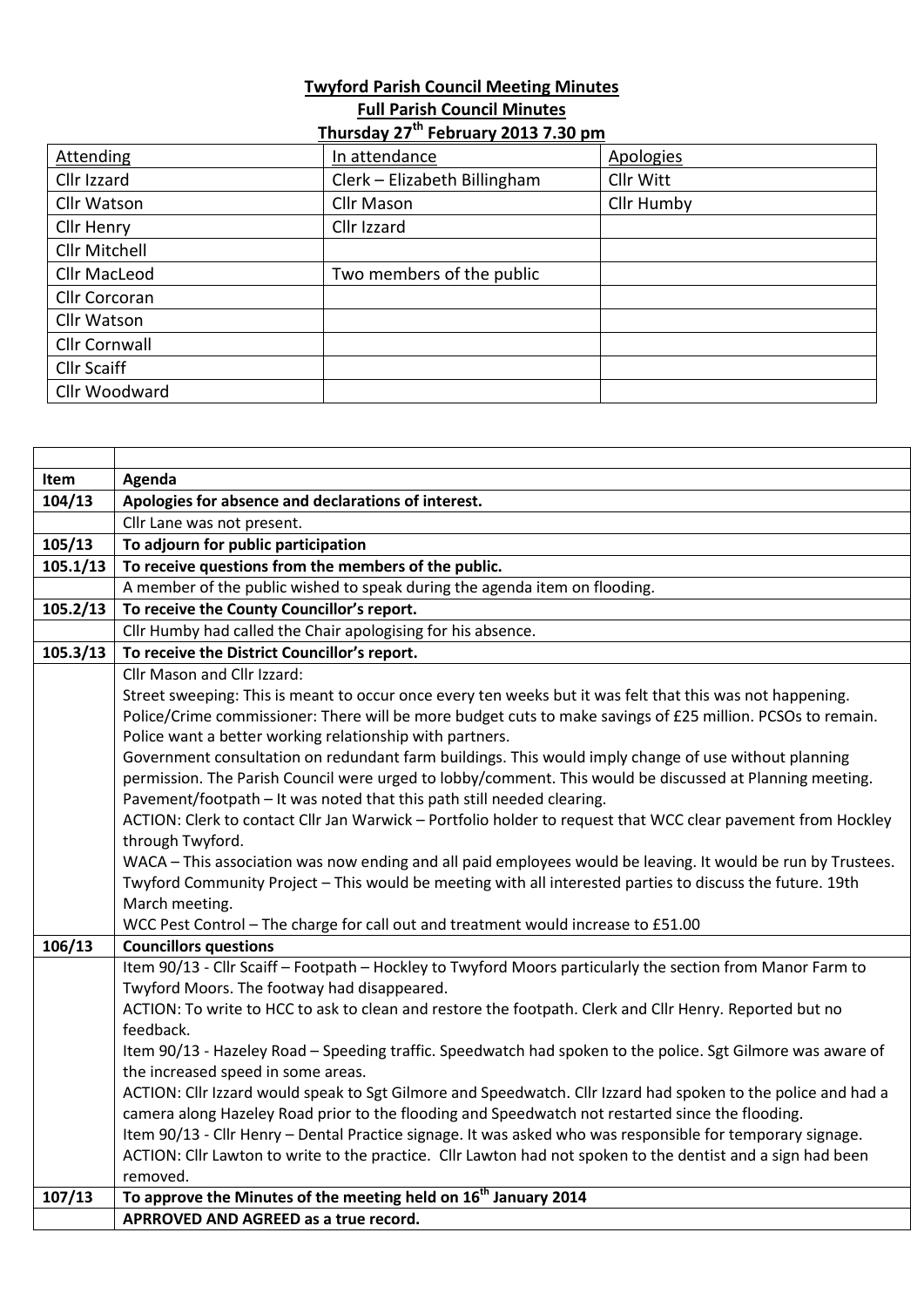| 108/13   | Matters arising from these minutes (not on the agenda)                                                              |
|----------|---------------------------------------------------------------------------------------------------------------------|
|          | Item 69.2/13 - Works on the Meads - ACTION: Clerk and Cllr Corcoran will meet to discuss works.                     |
|          | Item 58/13 - Poppies for 2014 to mark the 100th anniversary of World War I.                                         |
|          | Cllr Scaiff was growing on plugs plants. It was noted that WCC had offered free seeds for all Parishes. Cllr Izzard |
|          | would forward details. ACTION: Clerk to follow up.                                                                  |
|          | Item 72/13 - Potential cycle path improvements - See agenda                                                         |
| 109/13   | To receive minutes from the Planning committee.                                                                     |
|          | Cllr Mitchell gave a brief summary of what had happened at the meeting.                                             |
| 109.1/13 | With regard to the SDNP/14/00140/FUL - Change of use of an existing building to B8 use (storage or                  |
|          | distribution) - Unit T8 Humphries Farm Hazeley Road Twyford Hampshire SO21 1QA                                      |
|          | It was agreed that this should be requested to go to Committee.                                                     |
| 109.2/13 | To discuss the Eastleigh Local plan and the possible impact on Twyford.                                             |
|          | Cllr Corcoran - Eastleigh Borough Council Local Plan Part 2 - Eastleigh were looking at future development          |
|          | with proposed 300-400 homes in Fair Oak, 1000 at Horton Heath and 2000 at Boorley Green.                            |
|          | There was concern that this would cause increased traffic through traffic to Twyford and would result in harm       |
|          | to the community from traffic and that money should be allocated from the Highway contribution to mitigate          |
|          | the harm. It was agreed that the Planning committee would agree a response and forward to Colden Common             |
|          | for approval and that the two council could make a joint statement.                                                 |
|          | Deadline 27 <sup>th</sup> March.                                                                                    |
|          | ACTION: Twyford Parish Council would put together an objection and forward to Colden Common Parish                  |
|          | Council.                                                                                                            |
| 109.3/13 | To discuss and agree a comment for St Marys The Avenue Twyford Winchester Hampshire SO21 1NJ                        |
|          | This would be discussed at the Planning meeting.                                                                    |
| 110/13   | To receive the minutes from the Recreation committee.                                                               |
| 110.1/13 | There had not been a meeting. Update on actions from previous meeting.                                              |
|          | Matters arsing:                                                                                                     |
|          | Item 81.2/13 - Grounds contract - Update from Cllr McLeod. This had been agreed at 1.5% over two years.             |
|          | Thanks were made to Matt Riley for the time and work for the flood issues. An event would be arranged to            |
|          | thank all the volunteers.                                                                                           |
|          | Item 94/13 - Cricket net posts had been damaged by the storm.                                                       |
|          | ACTION: Matt Riley would arrange for the repairs.                                                                   |
| 110.2/13 | To note the correspondence from the Tennis Club requesting flood lighting and refer to the Recreation               |
|          | Committee.                                                                                                          |
|          | There was some discussion about the flood lighting request. It was noted WCC had indicated this would not be        |
|          | approved. The council had considered it in the past and agreed against it. The council were concerned that this     |
|          | would increase the hours of play and this would not be welcomed by residents. The council did not want              |
|          | temporary or permanent lights.                                                                                      |
|          | RESOLVED To not allow flood lights.                                                                                 |
|          | ACTION: The Clerk to write and note that the council would not approve this                                         |
|          | request.                                                                                                            |
| 111/13   | <b>Finance and Council matters</b>                                                                                  |
| 111.1/13 | To receive minutes from the Finance committee.-No meeting held – Next meeting on $13th$ March 2014                  |
| 111.2/13 | Flooding:                                                                                                           |
|          | To approve emergency expenditure and to discuss any future expenditure for emergency action.                        |
|          | A total spend was £1705.10                                                                                          |
|          | £277.90 had been refunded to RM Gould and remainder had been paid for by Cllr Watson.                               |
|          | Cllr Henry had raised the issue of reclaiming funds at WCC Committee. The Clerk had requested details and had       |
|          | been informed that the process of application and guidelines would be sent to all Clerks.                           |
|          | RESOLVED to agree that Cllr Watson would be reimbursed.                                                             |
|          | ACTION: Clerk to make payment.                                                                                      |
|          | Sandbags - It was suggested that the remainder be moved to Hunter Park and protected for future use.                |
|          | Polypropylene ones could be recycled. The council noted that they were fortunate that a number of pumps and         |
|          | other items had been lent or donated.                                                                               |
| 111.3/13 | To agree payments for February 2014                                                                                 |
|          | RESOLVED To agree payments and note the bank balances on the payments schedule.                                     |
| 111.4/13 | Update on the new Parish Council website                                                                            |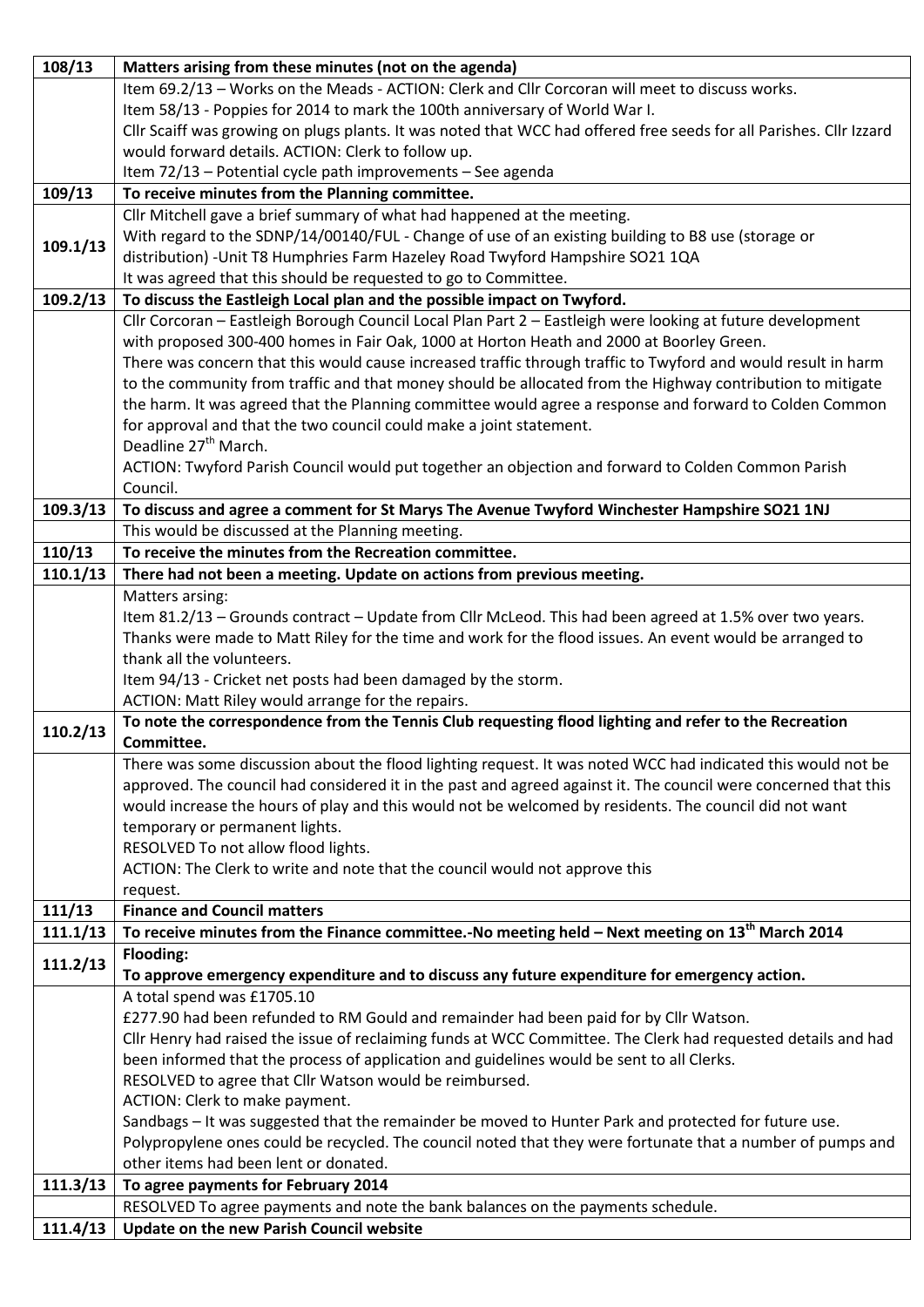|          | The Clerk was now able to finish the website. The Clerk had the password for TIS and would be updating TIS for |
|----------|----------------------------------------------------------------------------------------------------------------|
|          | a short period.                                                                                                |
| 111.5/13 | To note Parish Council vacancy.                                                                                |
|          | The Council were urged to ask anyone that might be interested.                                                 |
|          | ACTION: The Clerk would put the vacancy on TIS.                                                                |
| 112/13   | <b>Twyford Open Spaces</b>                                                                                     |
|          | <b>Matters Arising:</b>                                                                                        |
|          | Item 60/13 - Meads area - The Footpaths Officer would be meeting with the Clerk after the flood water had      |
| 112.1/13 | reduced.                                                                                                       |
|          | Item 83.1/13 - Open Spaces strategy - The Clerk would follow up with SDD regarding the updating of Open        |
|          | Spaces.                                                                                                        |
| 112.2/13 | To note the retirement of part time grounds man.                                                               |
|          | Thanks were made to Mr Wilson for the 20 years' service.                                                       |
| 113/13   | <b>Highways and Footpaths</b>                                                                                  |
|          | Item 97.1/13 - Footpath clearance - Nurses Path - Clerk to assure that this is on the cutting schedule.        |
|          | Item 97.1/13 - Footpath 11 - Upper Church path                                                                 |
|          | ACTION: The Clerk to discuss with Lengthsman and HCC Highways.                                                 |
|          | Item 97.1/13 - Footpath - Hunters Park to Gabriel's Copse                                                      |
|          | ACTION: Cllr Corcoran had gained the land owners permission and would gather a working party to clear the      |
|          | path.                                                                                                          |
|          | Item97.1/13 - Update on footpath from Churchfields and Old Rectory Lane - Footpath 10 - This was now           |
|          | complete. Thanks from members of the public for the work in completing.                                        |
|          | ACTION: Clerk to enquire about footpath 12.                                                                    |
|          | Pedestrian crossing - A Councillor asked about progress. The Clerk had chased HCC but there had been no        |
|          | update. It was noted that HCC had stated they would go through a process of public consultation and show the   |
|          | Parish Council the final drawings.                                                                             |
| 114/13   | Neighbourhood Plan update                                                                                      |
|          | Update on the working party - Cllr Lawton                                                                      |
|          | The working party had met on the $4th$ February.                                                               |
|          | They had established a number of action points. These included: contacting village residents, recognising the  |
|          | need to consult over plans. It was agreed that the APA would be a good time to launch the Neighbourhood Plan,  |
|          | to inform people and to get volunteers. The aim was to complete within the year. There would be an article in  |
|          | the Parish Magazine and TIS.                                                                                   |
|          | APA - Environment Agency would also be invited to talk at the APA. ACTION : Arrange APA via email              |
| 115/13   | <b>Flood update</b>                                                                                            |
| 115.1/13 | To formally accept the Risk assessment for volunteers working within flood conditions.                         |